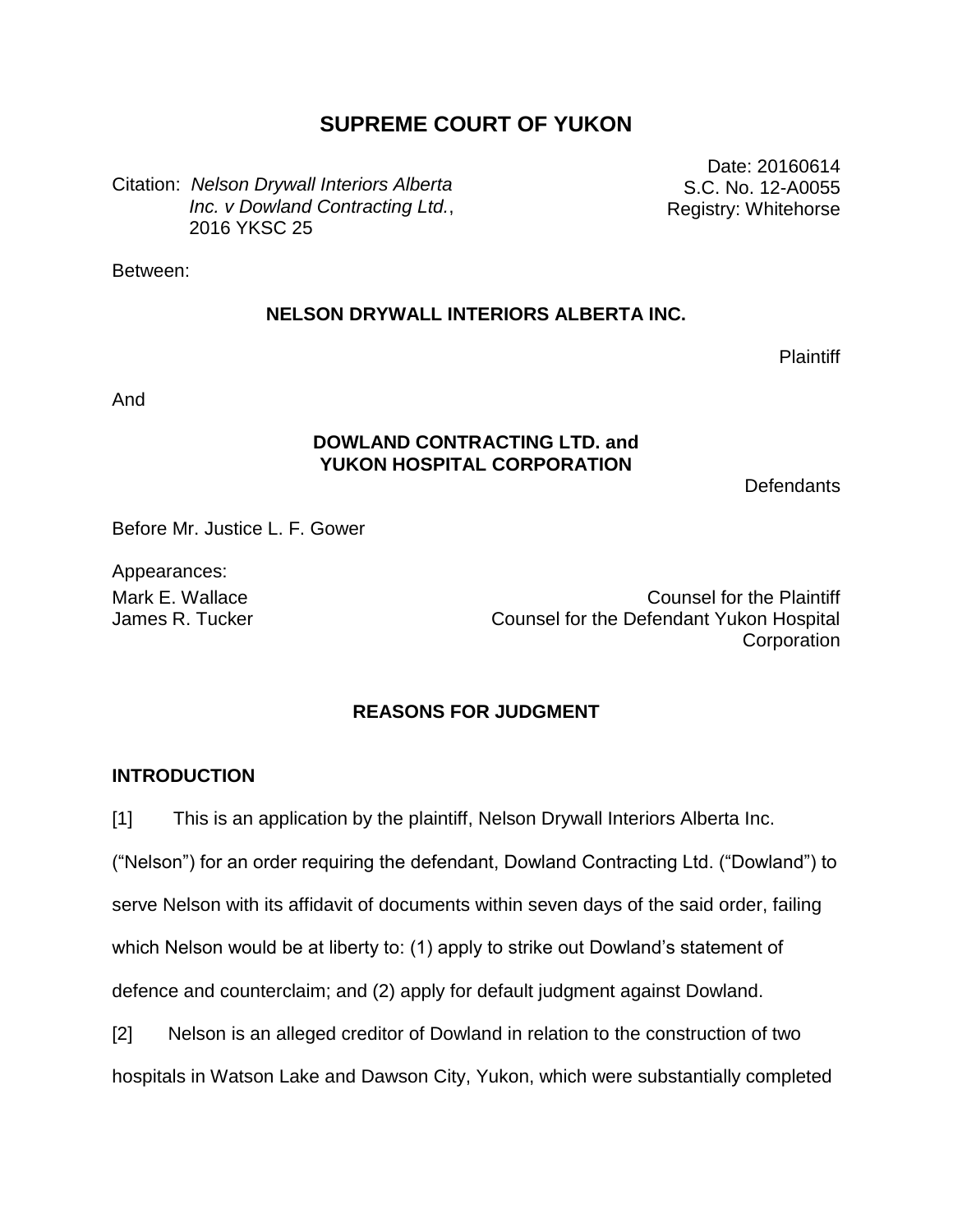in 2013. The defendant, Yukon Hospital Corporation ("YHC"), is the owner of the two hospitals and the lands on which they are situated. In May 2012, Nelson filed builders liens against the subject lands for unpaid invoices relating to work and supplies it furnished to Dowland for these construction projects.<sup>1</sup> In November 2012, YHC obtained an order authorizing it to pay into court the amount of \$1,015,923.12 as security for the amount of the liens in exchange for having the liens vacated from the certificates of title for the lands. $2$ 

[3] As Dowland is now an adjudged bankrupt, the issue is whether Nelson is prevented from pursuing the Dowland action by virtue of s. 69.3 of the *Bankruptcy and Insolvency Act*, R.S.C. 1985, c. B-3, (the "*BIA*") and/or the receivership order related to the bankruptcy proceedings. Nelson argues that it is not prevented from doing so because:

- 1) it is a "secured creditor" for the portion of its claim relating to the builders liens; or
- 2) alternatively, the funds held in trust do not form part of Dowland's estate.

## **ANALYSIS**

 $\overline{a}$ 

## *1. The Secured Creditor Issue*

[4] Section 2 of the *BIA* defines a secured creditor as:

In this Act... secured creditor means a person holding a mortgage, hypothec, pledge, charge or lien on or against the property of the debtor or any part of that property as security for a debt due or accruing due to the person from the debtor…

 $1$  Nelson in turn failed to pay two subcontractors, Bragg Holdings Ltd. and Superior Plus LP. Accordingly, when Nelson filed its builders lien for \$1,015,923.12, it included the face value of the debts owed to Bragg and Superior.

 $2$  In 2014, Bragg and Superior each obtained default judgments against Nelson for the amount of their respective claims and obtained court orders to pay those claims from the lien funds paid into court by YHC. After those amounts were paid, \$791,752.42 remains in court as security for the Nelson lien.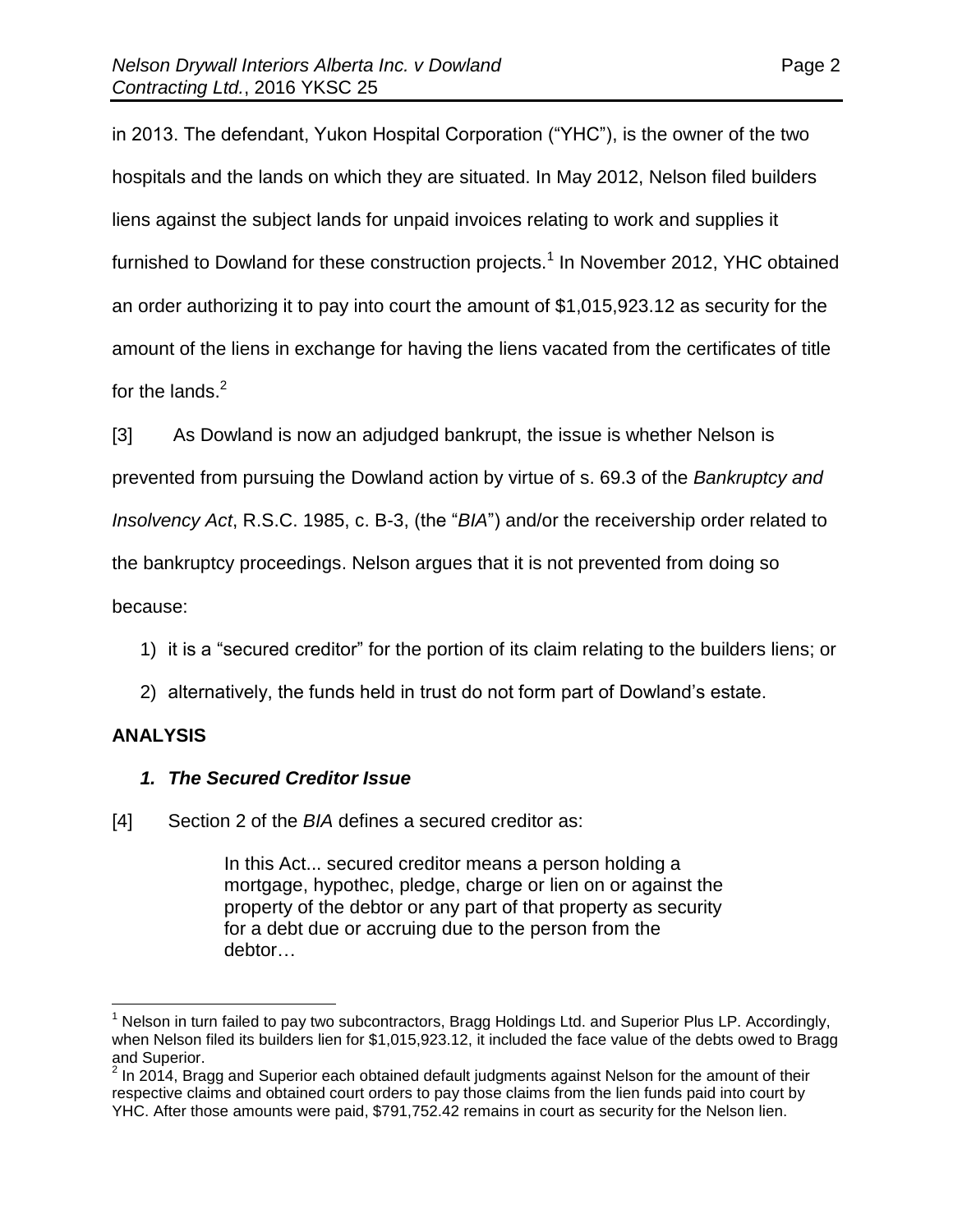[5] Section 69.3 of the *BIA* prevents creditors commencing or continuing any action

against the debtor unless the creditor is a secured creditor. Subsection (1) provides:

69.3(1) Subject to subsections (1.1) and (2) and sections 69.4 and 69.5, on the bankruptcy of any debtor, no creditor has any remedy against the debtor or the debtor's property, or shall commence or continue any action, execution or other proceedings, for the recovery of a claim provable in bankruptcy.

[6] Subsections 69.3(2) and (2.1) allow secured creditors to realize on their security:

(2) Subject to sections 79 and 127 to 135 and subsection 248(1), the bankruptcy of a debtor does not prevent a secured creditor from realizing or otherwise dealing with his or her security in the same manner as he or she would have been entitled to realize or deal with it if this section had not been passed, unless the court otherwise orders, but in so ordering the court shall not postpone the right of the secured creditor to realize or otherwise deal with his or her security, except as follows:

> (a) in the case of a security for a debt that is due at the date the bankrupt became bankrupt or that becomes due not later than six months thereafter, that right shall not be postponed for more than six months from that date; and

> (b) in the case of a security for a debt that does not become due until more than six months after the date the bankrupt became bankrupt, that right shall not be postponed for more than six months from that date, unless all instalments of interest that are more than six months in arrears are paid and all other defaults of more than six months standing are cured, and then only so long as no instalment of interest remains in arrears or defaults remain uncured for more than six months, but, in any event, not beyond the date at which the debt secured by the security becomes payable under the instrument or law creating the security.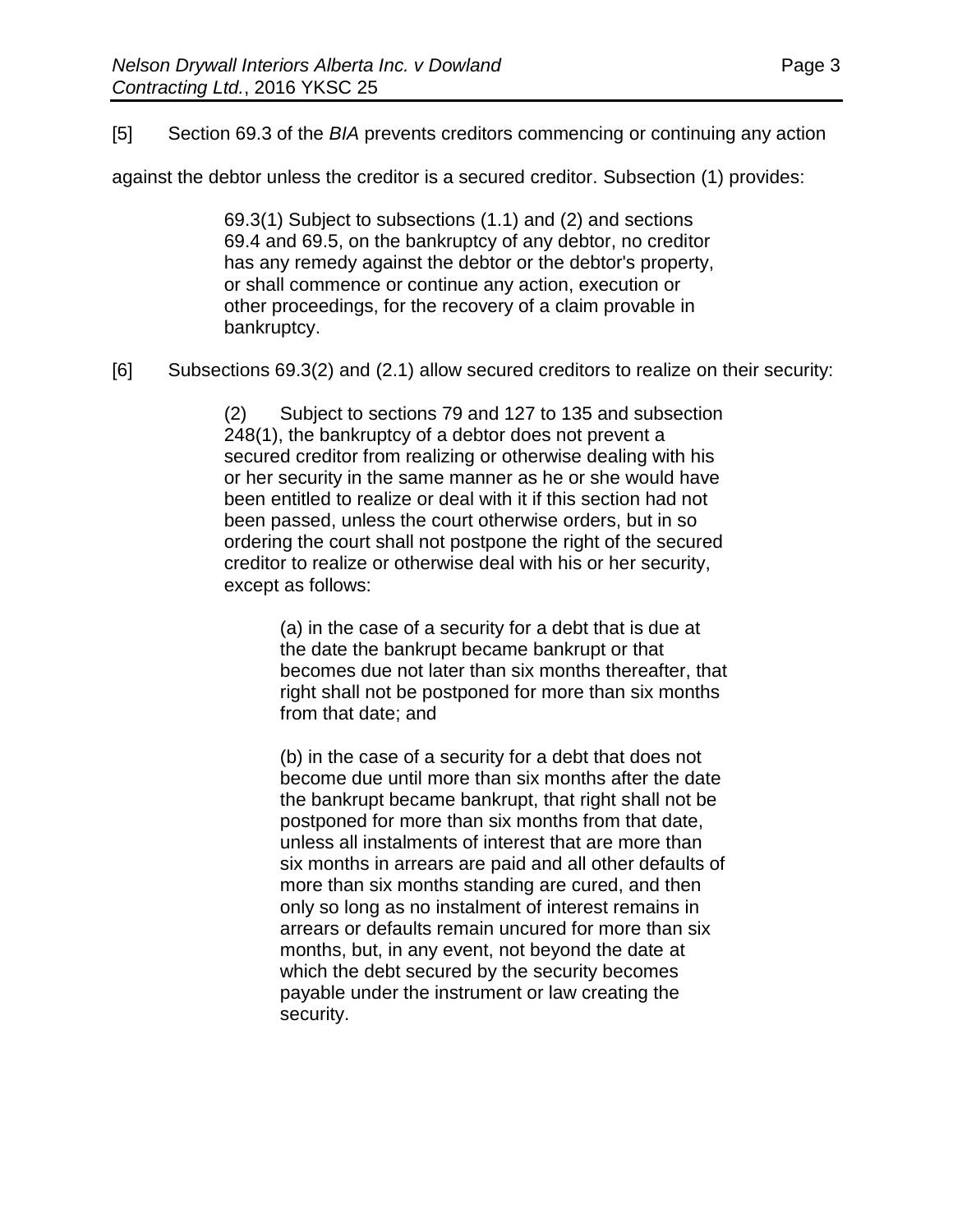*Exception*

(2.1) No order may be made under subsection (2) if the order would have the effect of preventing a secured creditor from realizing or otherwise dealing with financial collateral.

[7] The receivership order related to the bankruptcy proceedings was granted

May 6, 2013 by Rooke, A.C.J. of the Court of Queen's Bench of Alberta. I am informed

by YHC's counsel that this order is effective nationwide. Paragraphs 8 and 9 of that

order generally provide for a stay of creditors' proceedings against Dowland:

## NO PROCEEDINGS AGAINST THE DEBTOR OR THE PROPERTY

8. No Proceeding against or in respect of the Debtor or the Property shall be commenced or continued except with the written consent of the Receiver or with leave of this Court and any and all Proceedings currently under way against or in respect of the Debtor or the Property are hereby stayed and suspended pending further Order of this Court, provided, however, that nothing in this Order shall prevent any Person from commencing a proceeding regarding a claim that might otherwise become barred by statue or an existing agreement if such proceeding is not commenced before the expiration of the stay provided by this paragraph 8.

## NO EXERCISE OF RIGHTS OR REMEDIES

9. All rights and remedies (including, without limitation, set-off rights) against the Debtor, the Receiver, or affecting the Property, are hereby stayed and suspended except with the written consent of the Receiver or leave of this Court, provided however that nothing in this paragraph shall (i) empower the Receiver or the Debtor to carry on any business which the Debtor is not lawfully entitled to carry on, (ii) exempt the Receiver or the Debtor from compliance with statutory or regulatory provisions relating to health, safety or the enviroment, (iii) prevent the filing of any registration to preserve or perfect a security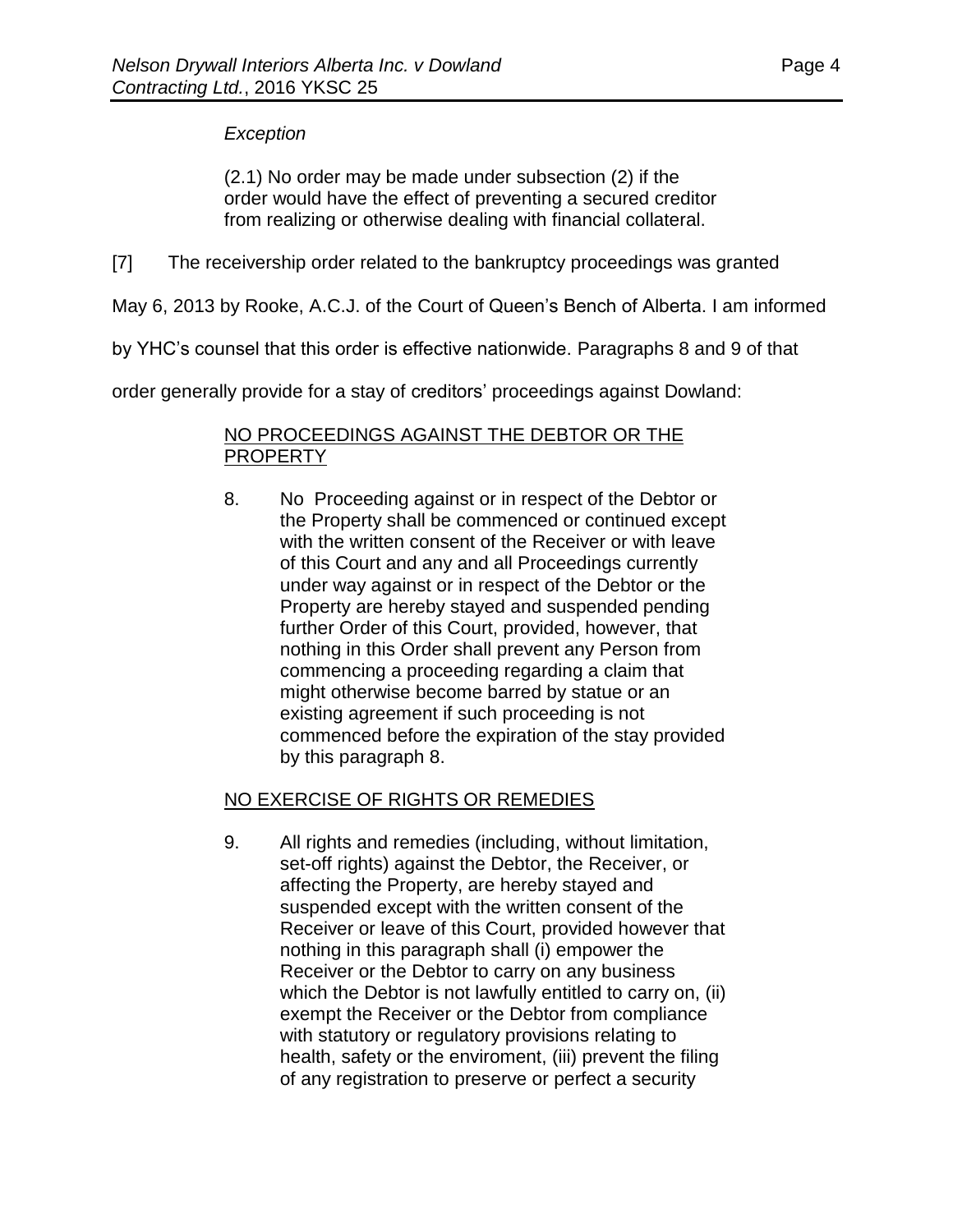interest, or (iv) prevent the registration of a claim for lien.

[8] The flaw in Nelson's argument is that the definition of secured creditor under the *BIA* requires that Nelson hold a lien on or against "the property of the debtor", i.e. Dowland, which is not the case here. Rather, Nelson's liens have been filed against the property owner, YHC. Therefore, Nelson is not a secured creditor in the context of Dowland's bankruptcy, and is prohibited from proceeding further against Dowland by both s. 69.3(1) of the *BIA* and paras. 8 and 9 of the receivership order. Indeed, as I interpret s. 69.3(1), I do not have jurisdiction to consider relief which authorizes Nelson to continue to prosecute its claim against Dowland. Further, Nelson's counsel candidly was unable to suggest any argument which would allow me to do so. Consequently, I must dismiss the application to require Dowland to provide an affidavit of documents in the within action.

#### *2. The Funds in Court are not the Property of Dowland*

[9] Nelson's argument here is that the funds paid into court by YHC to have the builders liens vacated from the respective certificates of title do not form part of Dowland's estate and therefore there should be no stay of proceedings on its action against Dowland.

[10] I confess that I do not understand this argument.

[11] There is apparently no dispute between the parties that the money in court is not the property of the bankrupt Dowland. Indeed, they also agree that one of the leading cases in this area is *Cutting Edge Foods Inc. (Re)*, 2008 ABQB 340, where Topolniski J., in summarizing the law of builders liens in the context of bankruptcy proceedings, made the following statement: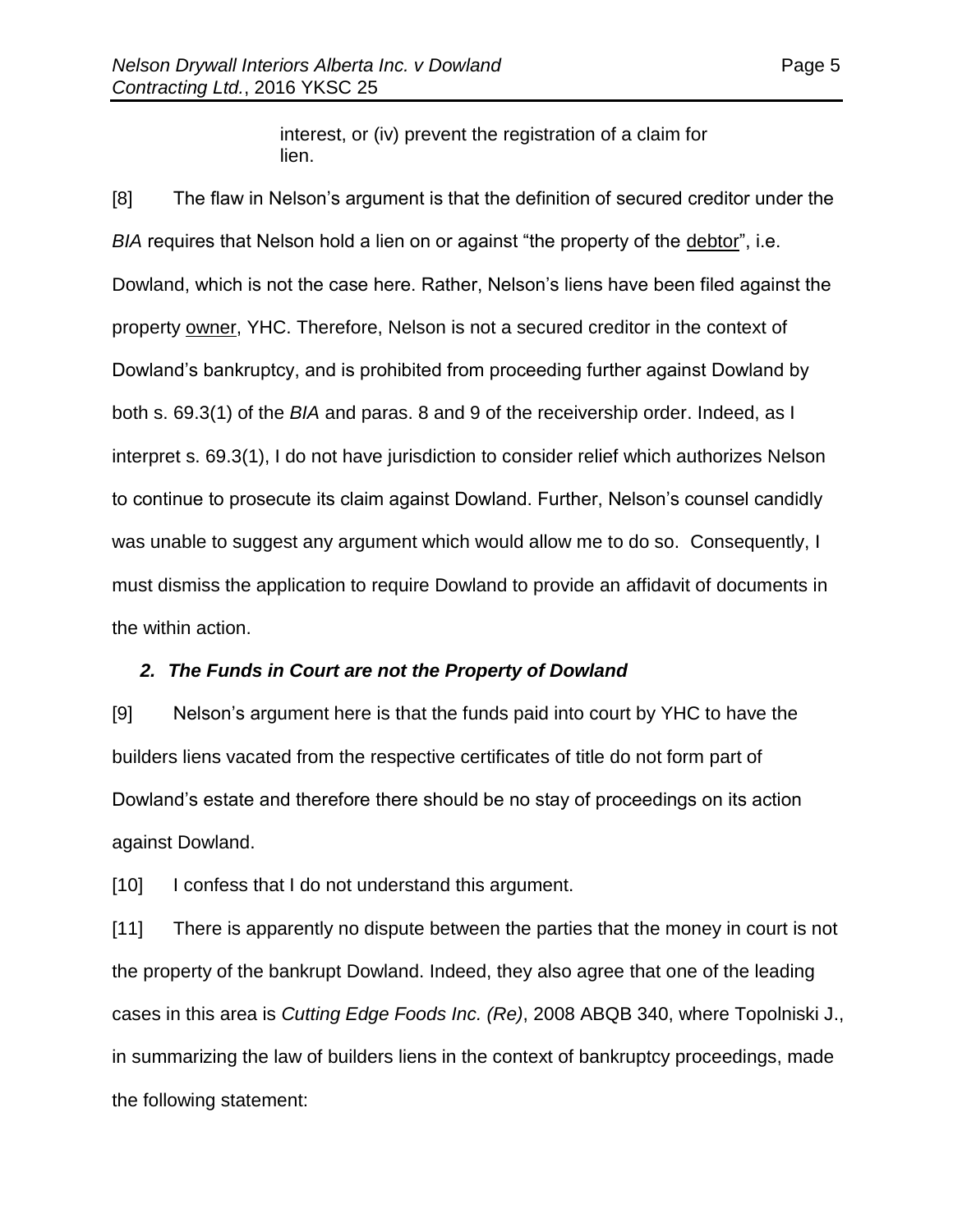…

- [213] There is a significant body of law addressing builders' liens and trust property in the context of bankruptcy proceedings. The principles most relevant to the present application can be summarized as follows: … 3. Money paid into court by the owner to remove
	- builders' liens is not the property of the debtor/bankrupt.

[12] This principle was also affirmed by the Saskatchewan Court of Appeal in *D & K* 

*Horizontal Drilling (1998) Ltd. (Trustee of) v. Alliance Pipeline Ltd.*, 2002 SKCA 145.

There, the Court upheld the decision of the Saskatchewan Court of Queen's Bench that

monies paid into court were not the property of the bankrupt, D & K Horizontal Drilling.

D & K had entered into a pipeline construction contract with the project owner, Alliance.

The lien claimants were contractors engaged by D & K to perform work on the project.

Alliance paid funds into court to vacate the liens. The central issue was whether those

funds, upon being paid into court, became the property of D & K, and therefore divisible

among its creditors in accordance with the *BIA*. The Court of Appeal concluded:

22 The money in Court is there because of Alliance's obligation and liability to the lien claimants under the *BLA*. The lien claimants who supplied material and services to the improvements had both a right to sue Alliance Pipeline Ltd. and force the sale of this land. The money paid into Court stands in substitution for the land and for the *in personam* rights that exist against Alliance Pipeline Ltd. Given the provisions of the Alliance Pipeline Ltd. contract with D & K, its obligation to make further payments to D & K ceased when it failed to remedy the default: see paras. 5.4 and 5.5 of the contract.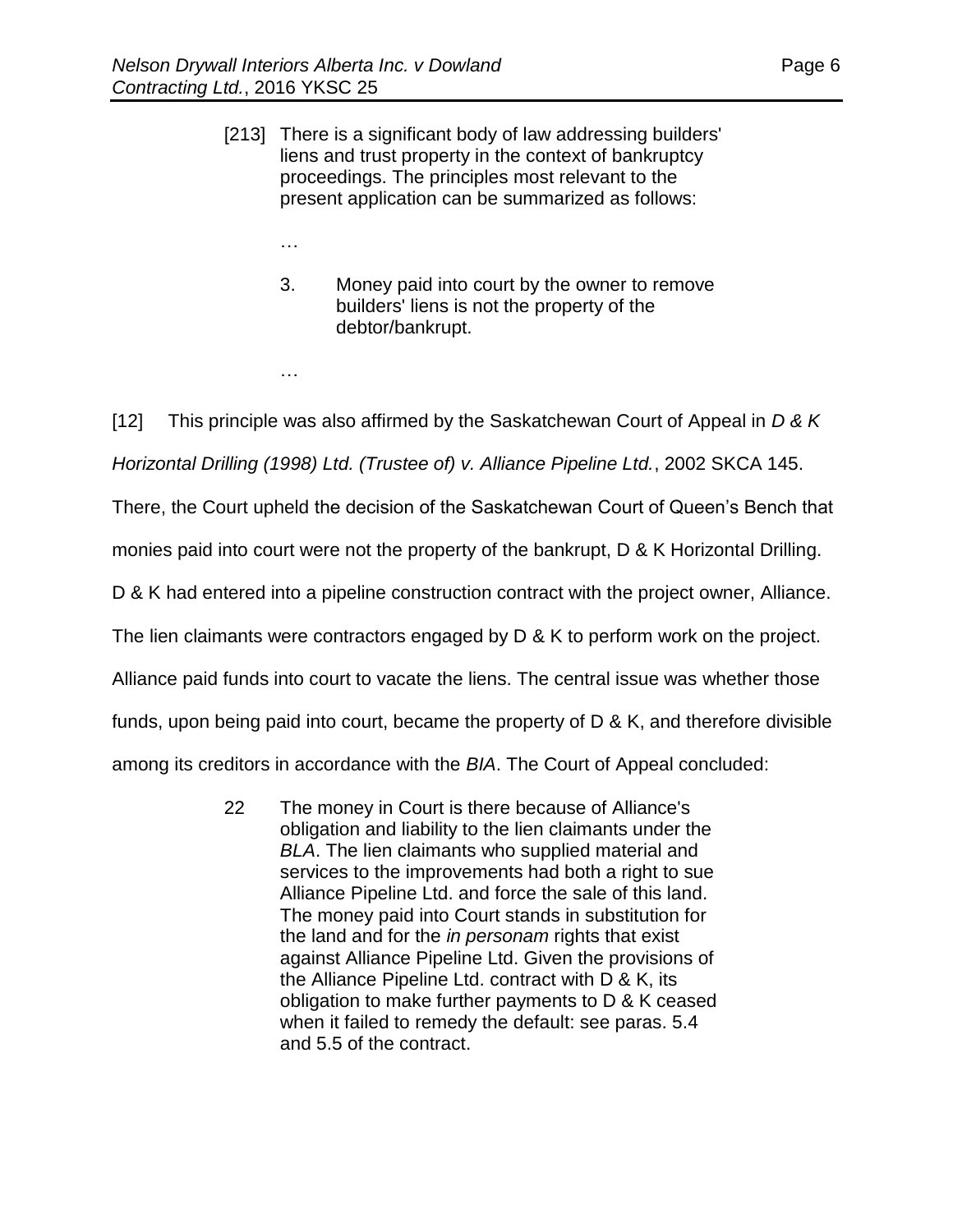- 23 For these reasons we affirm Barclay J.'s conclusion that the money in Court, to the extent of the lien claim, is not the property of the bankrupt. (my emphasis)
- [13] Finally, I am unable to see how the proposition that the funds in court are not

part of Dowland's estate in any way assists Nelson in establishing it as a secured

creditor. Any doubt in this regard would seem to be put to rest by the following

statements of Topolniski J. in *Cutting Edge Foods*, cited above:

[225] The lien claimants here are not secured creditors within the meaning of the *BIA* and calling them so in the Proposal does not make them so. Section 2 of the *BIA* defines "secured creditor" as meaning:

> ... a person holding a mortgage, hypothec, pledge, charge or lien on or against the property of the debtor or any part of that property as security for a debt due or accruing due to the person from the debtor, or a person whose claim is based on, or secured by, a negotiable instrument held as collateral security and on which the debtor is only indirectly or secondarily liable ...

[226] Clearly, the lien claimants are creditors of the debtor, but the security which they hold is not against the property of the debtor but rather is against the property of the owner for whom the debtor did work or supplied materials.

In other words, while the lien claimants in that case, like Nelson in the case at bar, might

have been considered to be creditors whose debts were secured against the property of

the owner, their debts were not secured against the property of the debtor, which is

required by s. 2 of the *BIA*. Accordingly, this argument must also fail.